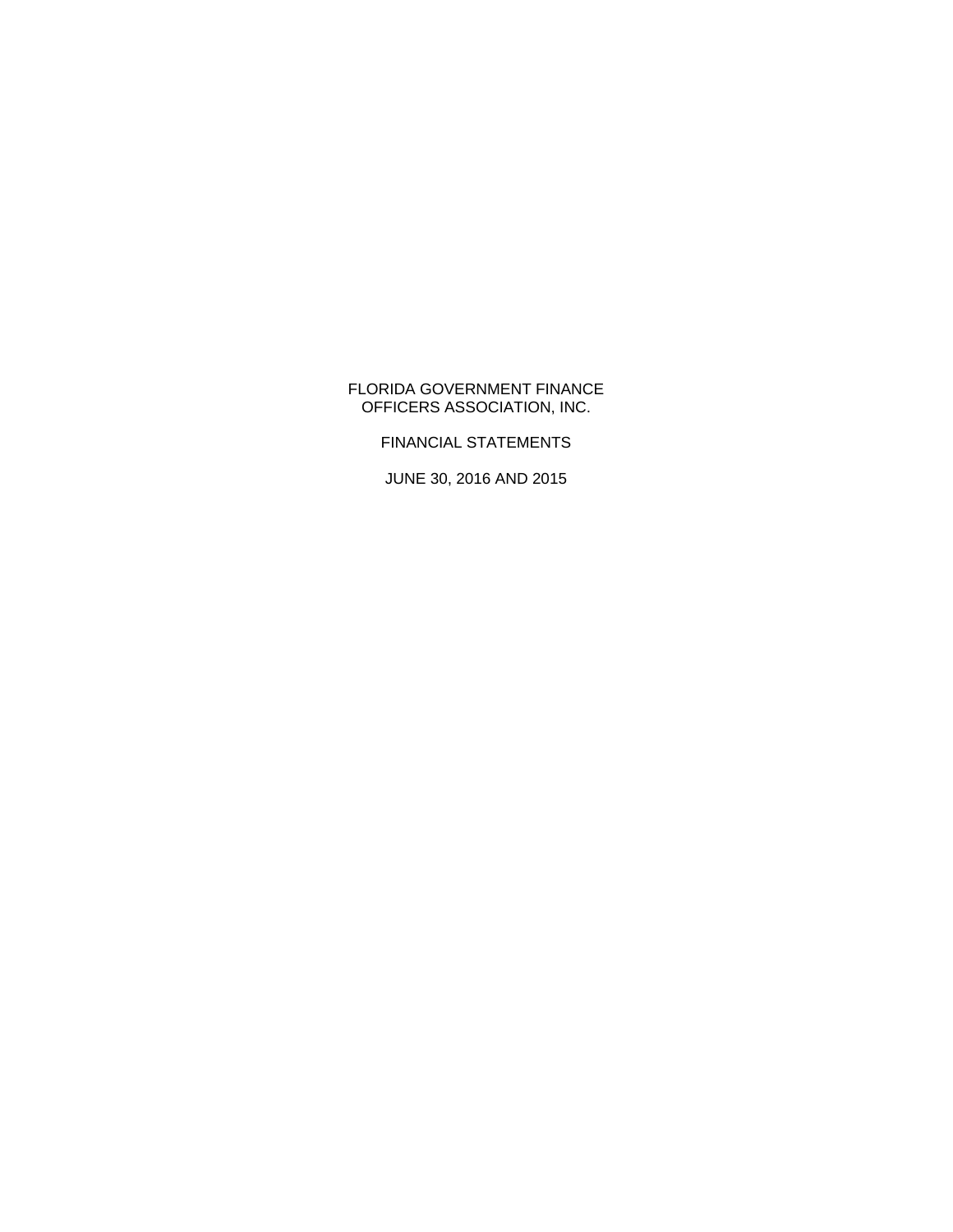Florida Government Finance Officers Association, Inc. Financial Statements June 30, 2016 and 2015

### TABLE OF CONTENTS

| <b>Title</b>                     | Page Number |
|----------------------------------|-------------|
| INDEPENDENT AUDITOR'S REPORT     | 1           |
| STATEMENTS OF FINANCIAL POSITION | 2           |
| STATEMENTS OF ACTIVITIES         | 3           |
| STATEMENTS OF CASH FLOWS         | $4 - 5$     |
| NOTES TO FINANCIAL STATEMENTS    | $6 - 7$     |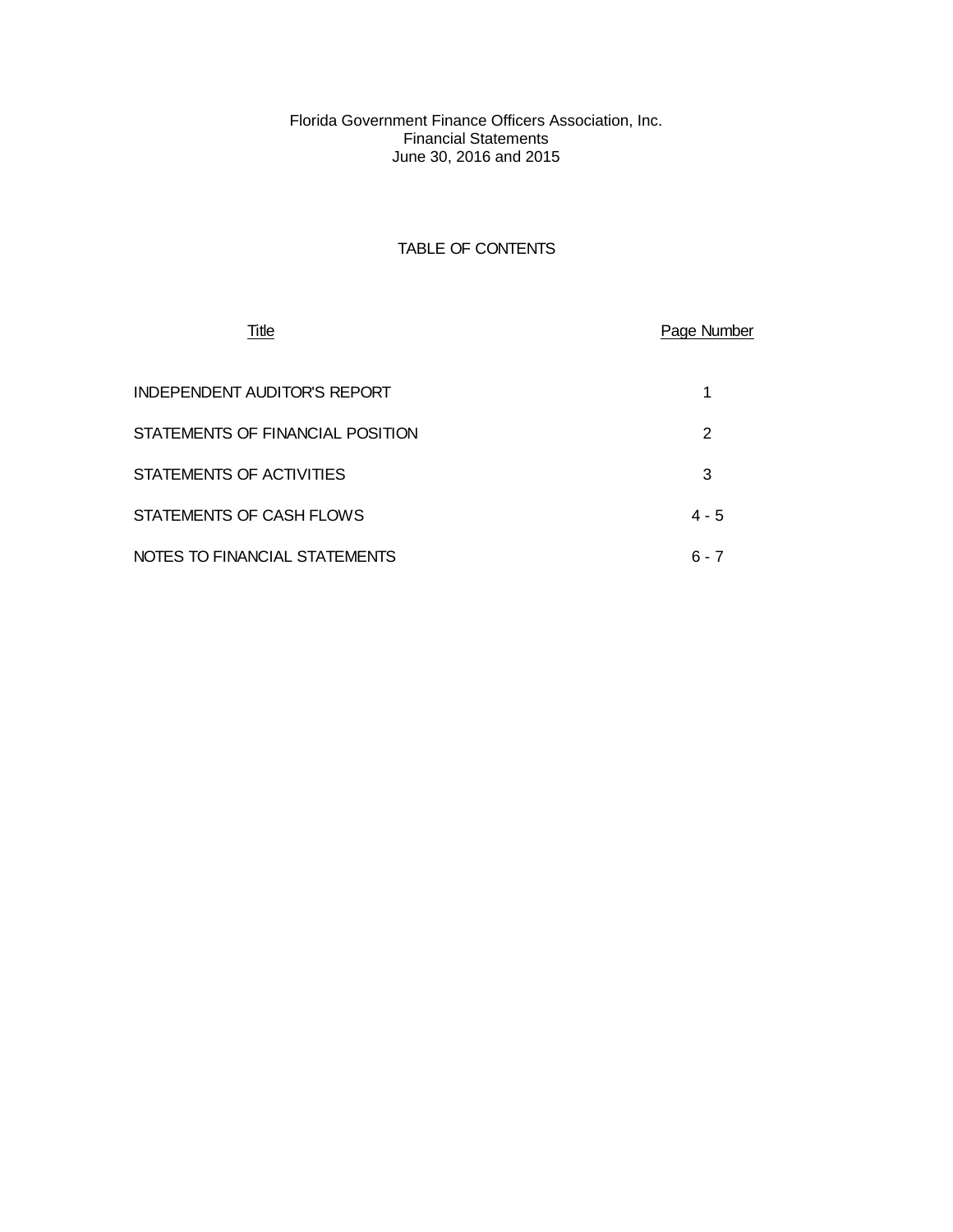#### SHORSTEIN & SHORSTEIN, P.A.

**CERTIFIED PUBLIC ACCOUNTANTS** 8265 BAYBERRY ROAD

JACKSONVILLE, FLORIDA 32256

JACK F. SHORSTEIN, C.P.A., J.D. (1929-2014) SAMUEL R. SHORSTEIN, C.P.A. MARK J. SHORSTEIN, C.P.A. MICHAEL K. PARRISH, C.P.A. BARBARA J. HOUSTON, C.P.A. JOAN B. MOELL, C.P.A. WALTER L. HUNTER, C.P.A.

TELEPHONE (904) 739-1311 FACSIMILE (904) 739-2069 WWW.SHORSTEINCPA.COM

November 30, 2016

O.J. YOUNG MARGARET R. CONOVER, C.P.A. MELISSA R. STEPHENS, C.P.A. JEFFREY C. PHILLIPS, C.P.A. PHILLIP H. CAMPBELL, C.P.A. JEWEL A. MCCANCE, C.P.A. BEVERLY W. PARKER, C.P.A.

#### **Independent Auditor's Report**

To the Board of Directors of the **Florida Government Finance** Officers Association, Inc.:

We have audited the accompanying financial statements of the Florida Government Finance Officers Association, Inc. (a nonprofit organization), which comprise the statements of financial position as of June 30, 2016 and 2015, and the related statements of activities and cash flows for the years then ended, and the related notes to the financial statements.

#### **Management's Responsibility for the Financial Statements**

Management is responsible for the preparation and fair presentation of these financial statements in accordance with accounting principles generally accepted in the United States of America; this includes the design, implementation, and maintenance of internal control relevant to the preparation and fair presentation of financial statements that are free from material misstatement, whether due to fraud or error.

### **Auditor's Responsibility**

Our responsibility is to express an opinion on these financial statements based on our audits. We conducted our audits in accordance with auditing standards generally accepted in the United States of America. Those standards require that we plan and perform the audits to obtain reasonable assurance about whether the financial statements are free from material misstatement.

An audit involves performing procedures to obtain audit evidence about the amounts and disclosures in the financial statements. The procedures selected depend on the auditor's judgment, including the assessment of the risks of material misstatement of the financial statements, whether due to fraud or error. In making those risk assessments, the auditor considers internal control relevant to the entity's preparation and fair presentation of the financial statements in order to design audit procedures that are appropriate in the circumstances, but not for the purpose of expressing an opinion on the effectiveness of the entity's internal control. Accordingly, we express no such opinion. An audit also includes evaluating the appropriateness of accounting policies used and the reasonableness of significant accounting estimates made by management, as well as evaluating the overall presentation of the financial statements.

We believe that the audit evidence we have obtained is sufficient and appropriate to provide a basis for our audit opinion.

#### **Opinion**

In our opinion, the financial statements referred to above present fairly, in all material respects, the financial position of the Florida Government Finance Officers Association, Inc. as of June 30, 2016 and 2015, and the changes in its net assets and its cash flows for the years then ended in accordance with accounting principles generally accepted in the United States of America.

stein & Shorstein P.A.

1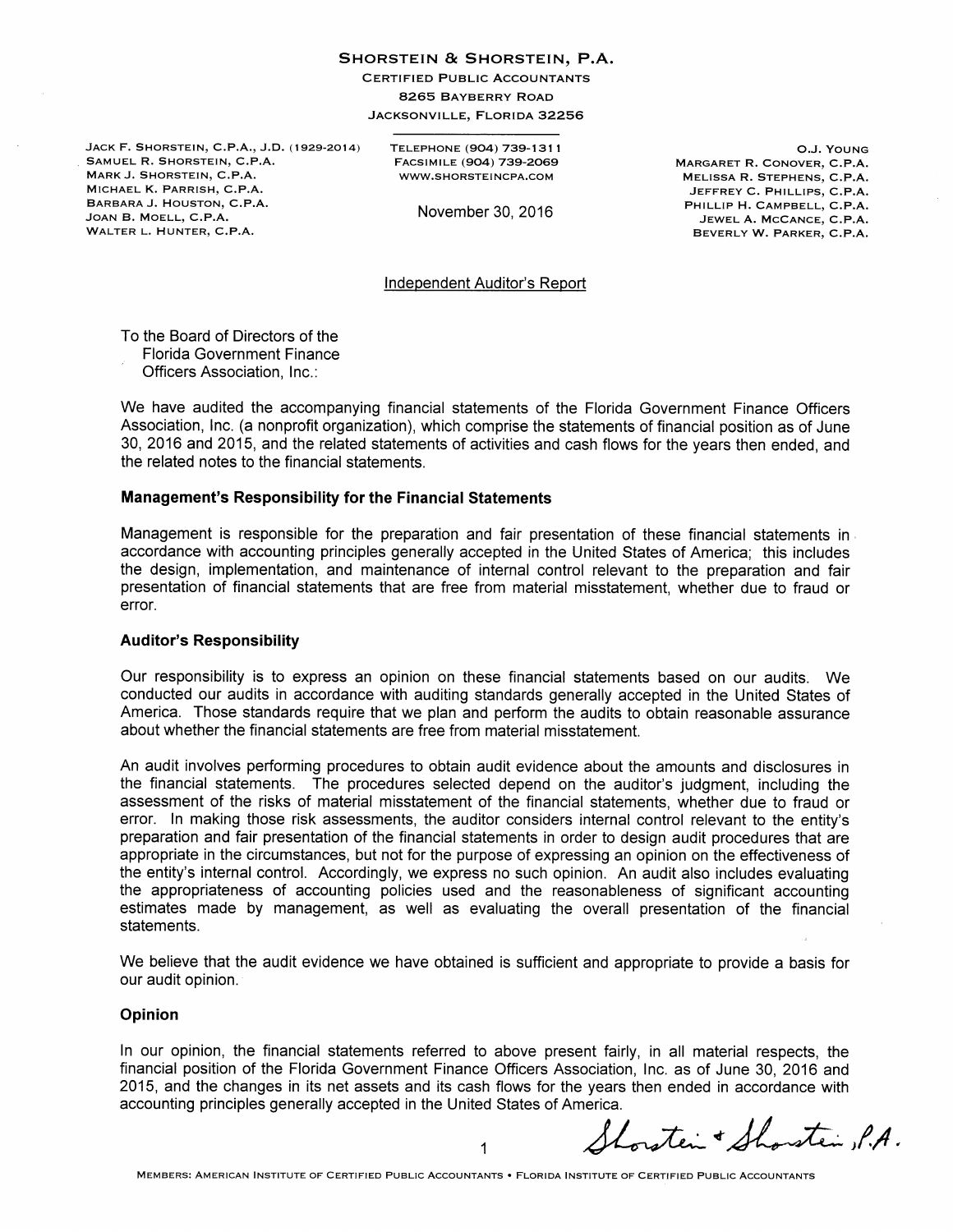# Florida Government Finance Officers Association, Inc. \*STATEMENTS OF FINANCIAL POSITION June 30, 2016 and 2015

### **ASSETS**

|                                                      | 2016 |         | 2015 |          |
|------------------------------------------------------|------|---------|------|----------|
| <b>Current Assets</b>                                |      |         |      |          |
| Cash and Cash Equivalents                            | \$   | 533,178 | \$   | 453,437  |
| Investments                                          |      | 156,061 |      | 154,537  |
| Accounts Receivable - Florida League of Cities, Inc. |      | 2,573   |      | 2,639    |
| Accounts Receivable - Other                          |      | 2,434   |      | 71,207   |
| Prepaid Expenses and Other Current Assets            |      | 10,424  |      | 10,864   |
| <b>Total Current Assets</b>                          |      | 704,670 |      | 692,684  |
| Equipment                                            |      |         |      |          |
| <b>Computers and Equipment</b>                       |      | 5,227   |      | 5,227    |
| Less: Accumulated Depreciation                       |      | (4,261) |      | (3, 815) |
| Net Equipment                                        |      | 966     |      | 1,412    |
| <b>Other Assets</b>                                  |      |         |      |          |
| Deposits                                             |      |         |      | 1,500    |
| <b>Total Assets</b>                                  | \$   | 705,636 | \$   | 695,596  |
|                                                      |      |         |      |          |
| <b>LIABILITIES AND NET ASSETS</b>                    |      |         |      |          |
|                                                      |      |         |      |          |
|                                                      |      |         |      |          |
| <b>Current Liabilities</b>                           |      |         |      |          |

| <b>Accounts Payable</b>                   | \$ | 461.823 | \$<br>468,360 |
|-------------------------------------------|----|---------|---------------|
| <b>Deferred Revenues</b>                  |    |         | 26,950        |
| <b>Total Current Liabilities</b>          |    | 461,823 | 495,310       |
| <b>Unrestricted Net Assets</b>            |    | 243,813 | 200,286       |
| <b>Total Liabilities and Unrestricted</b> |    |         |               |
| <b>Net Assets</b>                         | S. | 705,636 | 695,596       |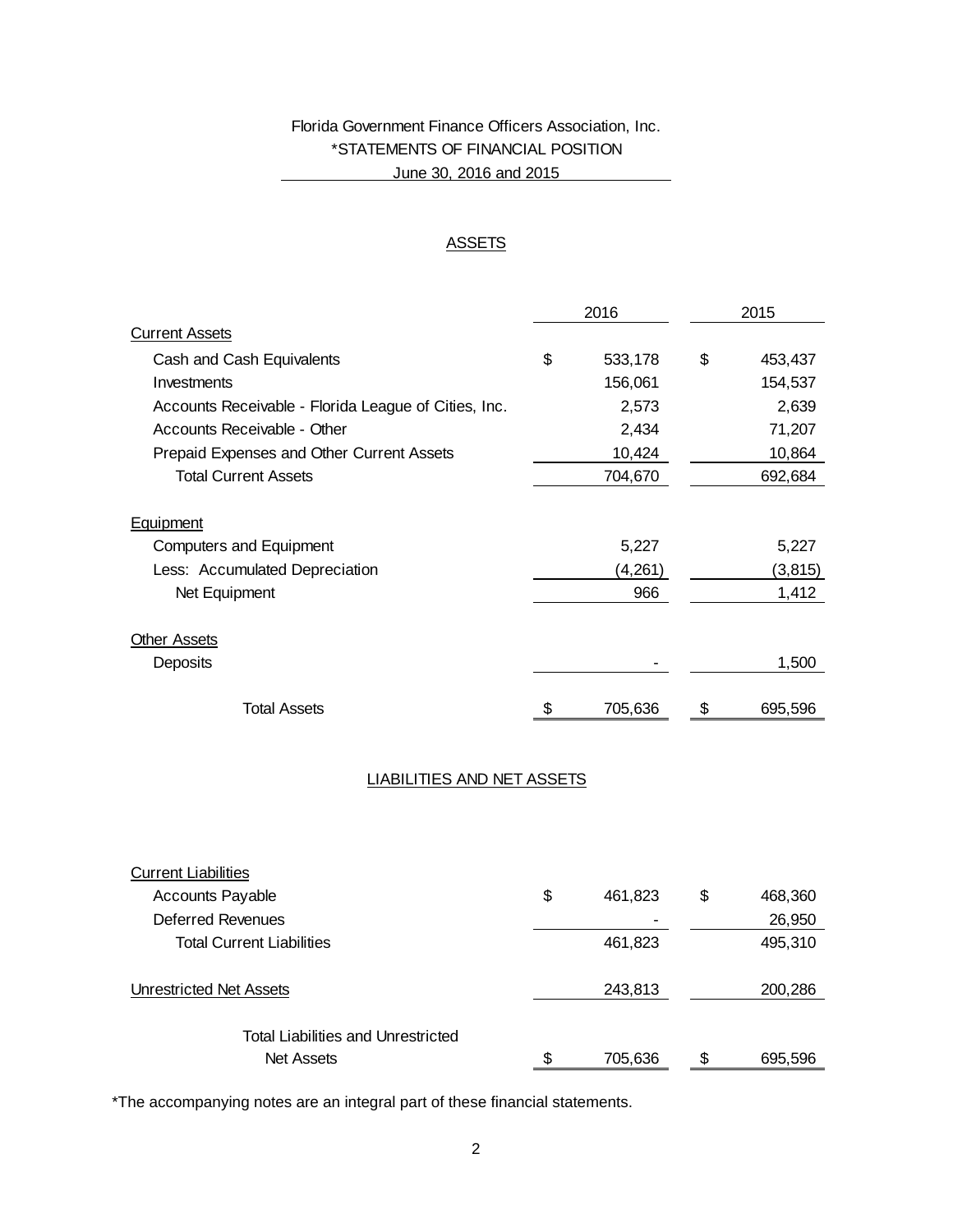# Florida Government Finance Officers Association, Inc. \*STATEMENTS OF ACTIVITIES For the Years Ended June 30, 2016 and 2015

|                                                | Year Ended<br>June 30,<br>2016 |         | <b>Year Ended</b><br><b>June 30,</b><br>2015 |           |
|------------------------------------------------|--------------------------------|---------|----------------------------------------------|-----------|
| Revenues                                       |                                |         |                                              |           |
| Membership Dues                                | \$                             | 100,555 | \$                                           | 99,190    |
| <b>Conference Revenue</b>                      |                                | 512,358 |                                              | 506,076   |
| <b>Career Development Seminars</b>             |                                | 20,275  |                                              | 18,900    |
| School of Governmental Finance                 |                                | 92,324  |                                              | 55,888    |
| Leadership FGFOA                               |                                | 50,100  |                                              |           |
| Investment Income                              |                                | 1,632   |                                              | 1,403     |
| <b>CGFO Fees</b>                               |                                | 57,060  |                                              | 26,510    |
| Miscellaneous Income                           |                                | 1,168   |                                              | 36        |
| <b>Total Revenues</b>                          |                                | 835,472 |                                              | 708,003   |
| <b>Expenses</b>                                |                                |         |                                              |           |
| <b>Conference Expenses</b>                     |                                | 457,236 |                                              | 478,981   |
| <b>Career Development Seminars</b>             |                                | 19,542  |                                              | 23,732    |
| School of Governmental Finance                 |                                | 109,577 |                                              | 86,099    |
| Leadership FGFOA                               |                                | 59,630  |                                              |           |
| Other Programs                                 |                                | 66,035  |                                              | 67,089    |
| General and Administrative                     |                                | 79,925  |                                              | 71,942    |
| <b>Total Expenses</b>                          |                                | 791,945 |                                              | 727,843   |
| Increase/(Decrease) in Unrestricted Net Assets |                                | 43,527  |                                              | (19, 840) |
| Unrestricted Net Assets, Beginning of Year     |                                | 200,286 |                                              | 220,126   |
| Unrestricted Net Assets, End of Year           | \$                             | 243,813 | \$                                           | 200,286   |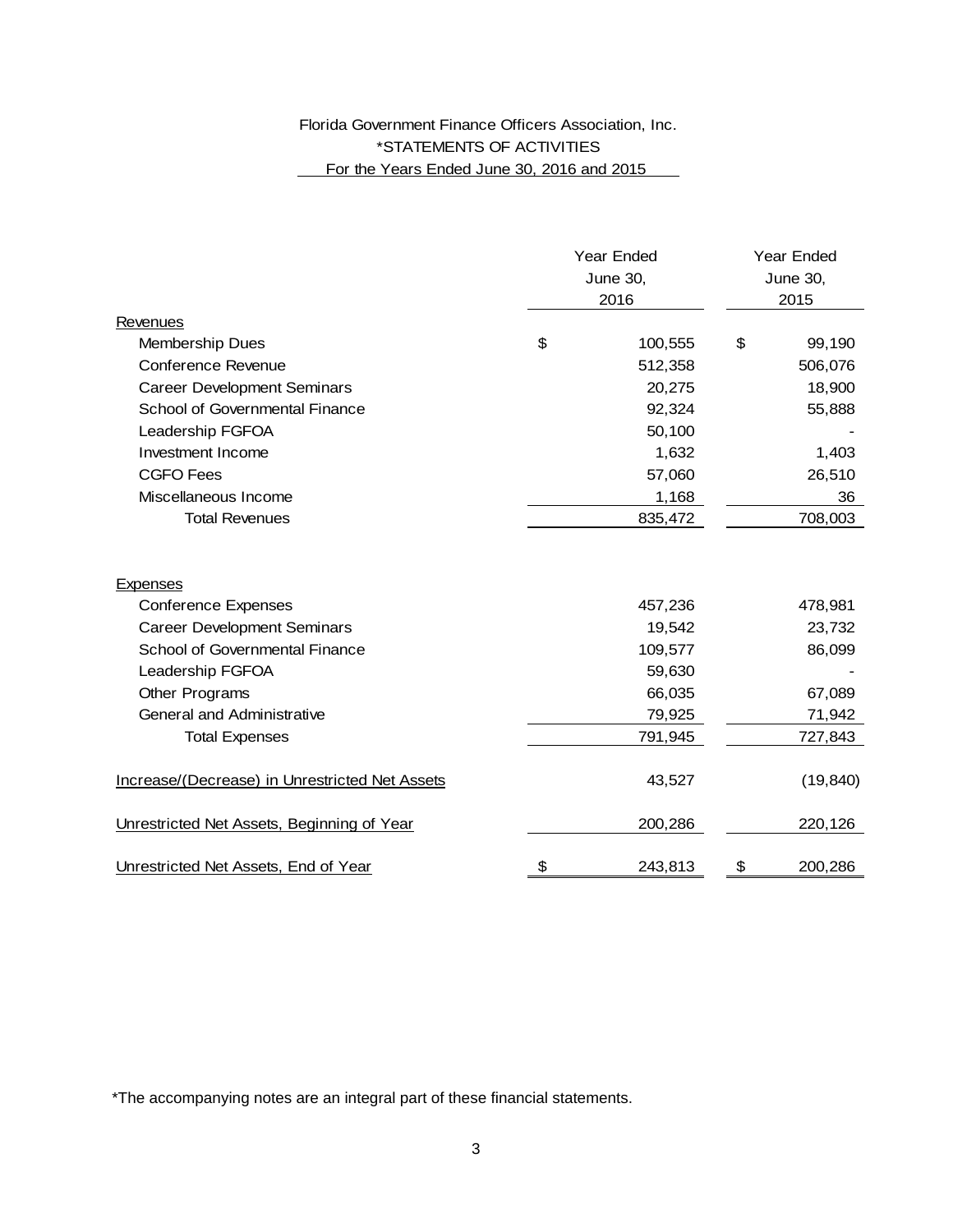# Florida Government Finance Officers Association, Inc. \*STATEMENTS OF CASH FLOWS For the Years Ended June 30, 2016 and 2015

|                                                     |    | Year Ended<br>June 30,<br>2016 |    | Year Ended<br>June 30,<br>2015 |  |
|-----------------------------------------------------|----|--------------------------------|----|--------------------------------|--|
| <b>Cash Flows from Operating Activities</b>         |    |                                |    |                                |  |
| Receipts from Members and Associates                | \$ | 566,027                        | \$ | 451,751                        |  |
| Receipts from Exhibitors and Hotel Sites            |    | 309,705                        |    | 170,919                        |  |
| Interest and Dividends                              |    | 1,629                          |    | 1,394                          |  |
| Fees Paid to Florida League of Cities, Inc.         |    | (131, 629)                     |    | (127, 102)                     |  |
| Payments to Vendors                                 |    | (664,467)                      |    | (218,933)                      |  |
| Net Cash Provided by Operating Activities           |    | 81,265                         |    | 278,029                        |  |
| <b>Cash Flows from Investing Activities</b>         |    |                                |    |                                |  |
| Proceeds from Redemption of Certificates of Deposit |    | 77,426                         |    | 153,437                        |  |
| Investment in Certificates of Deposit               |    | (78,950)                       |    | (154,817)                      |  |
| Net Cash Used by Investing Activities               |    | (1, 524)                       |    | (1,380)                        |  |
| Net Increase in Cash and Cash Equivalents           |    | 79,741                         |    | 276,649                        |  |
| Cash and Cash Equivalents, Beginning of Year        |    | 453,437                        |    | 176,788                        |  |
| Cash and Cash Equivalents, End of Year              | \$ | 533,178                        | \$ | 453,437                        |  |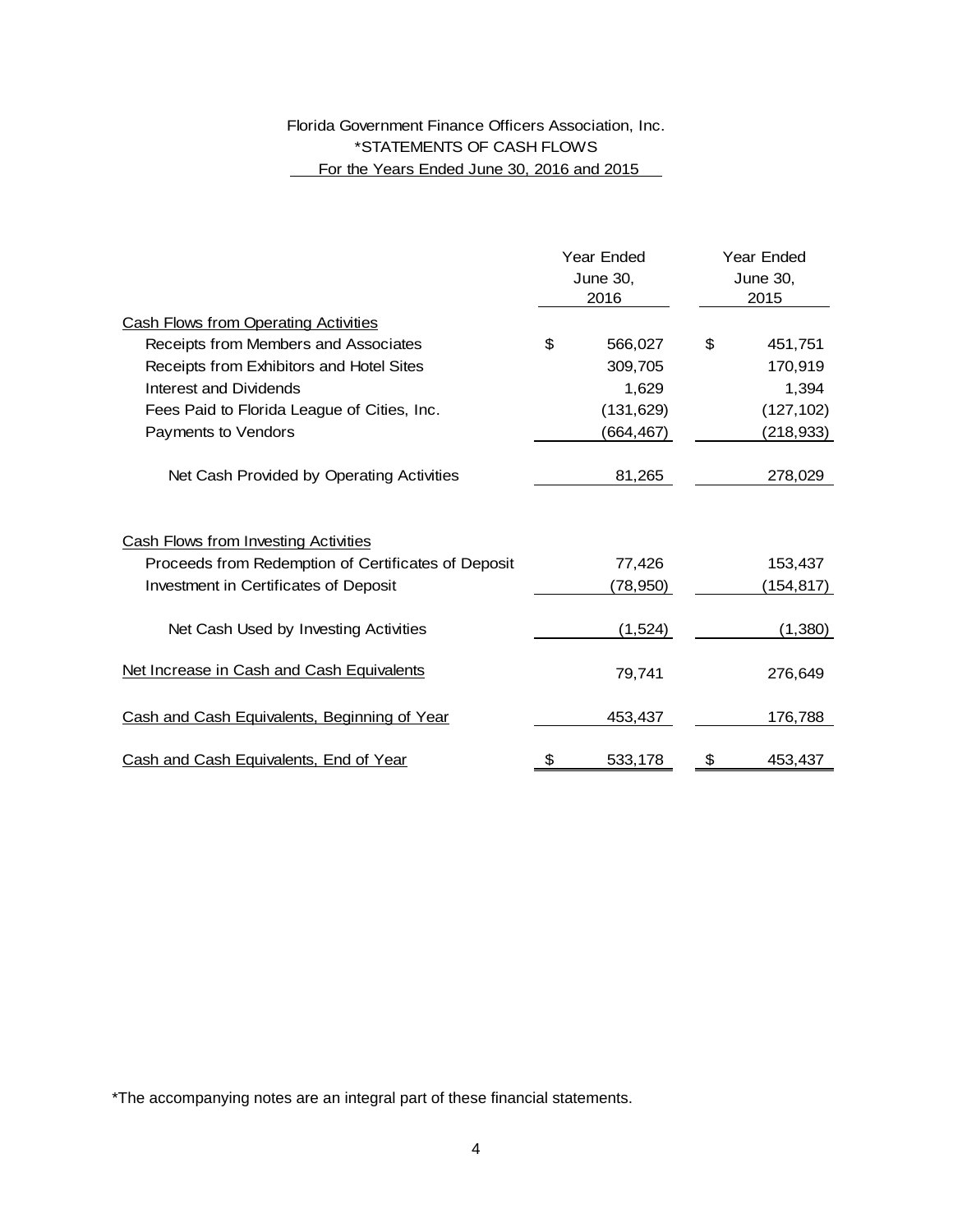# Florida Government Finance Officers Association, Inc. \*STATEMENTS OF CASH FLOWS For the Years Ended June 30, 2016 and 2015

|                                                        | Year Ended<br>June 30,<br>2016 |          | Year Ended<br>June 30,<br>2015 |           |
|--------------------------------------------------------|--------------------------------|----------|--------------------------------|-----------|
|                                                        |                                |          |                                |           |
|                                                        |                                |          |                                |           |
| Reconciliation of Increase/(Decrease) in Net Assets to |                                |          |                                |           |
| Net Cash Provided by Operating Activities              |                                |          |                                |           |
| Increase/(Decrease) in Net Assets                      | \$                             | 43,527   | \$                             | (19, 840) |
| Adjustments to Reconcile Increase/(Decrease) in        |                                |          |                                |           |
| Net Assets to Net Cash Provided by                     |                                |          |                                |           |
| <b>Operating Activities:</b>                           |                                |          |                                |           |
| Depreciation                                           |                                | 446      |                                | 490       |
| Decrease/(Increase) in Accounts Receivable             |                                | 68,839   |                                | (72,889)  |
| Increase in Prepaid Expenses                           |                                |          |                                |           |
| and Other Current Assets                               |                                | (60)     |                                | (2, 445)  |
| Decrease in Deposits                                   |                                | 2,000    |                                |           |
| (Decrease)/Increase in Accounts Payable                |                                | (6, 537) |                                | 383,763   |
| Decrease in Deferred Revenues                          |                                | (26,950) |                                | (11,050)  |
|                                                        |                                |          |                                |           |
| Net Cash Provided by Operating                         |                                |          |                                |           |
| Activities                                             |                                | 81,265   |                                | 278,029   |
|                                                        |                                |          |                                |           |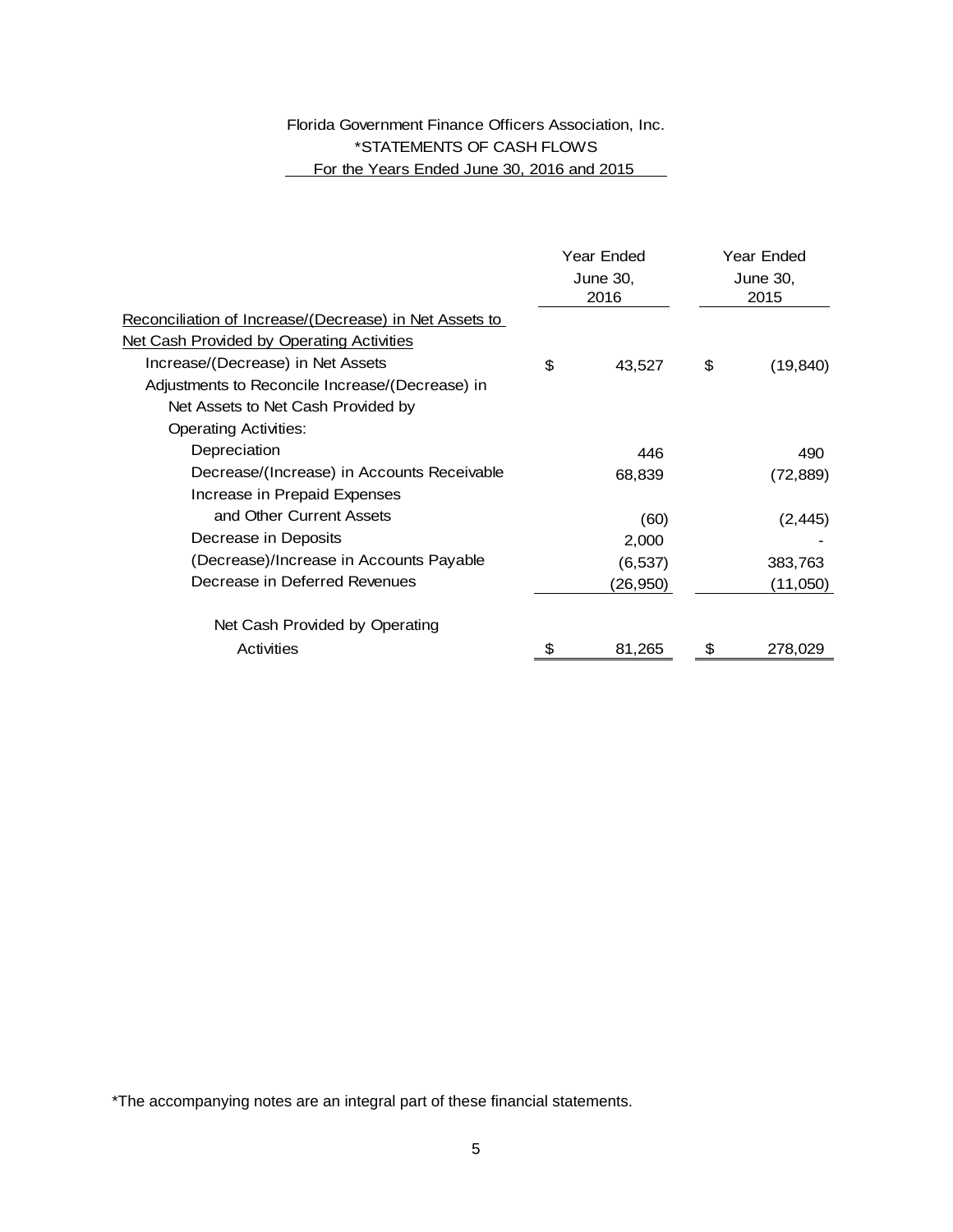# Florida Government Finance Officers Association, Inc. NOTES TO FINANCIAL STATEMENTS June 30, 2016 and 2015

### Note 1- Organization and Significant Accounting Policies

- A. The Florida Government Finance Officers Association, Inc. (Association) is an organization whose purpose is to promote the improvement of government financial administration in Florida.
- B. The preparation of financial statements in conformity with generally accepted accounting principles requires management to make estimates and assumptions that affect certain reported amounts and disclosures. Accordingly, actual results could differ from those estimates.
- C. Revenues and expenses are recorded on the accrual basis.
- D. The costs of providing various programs and other activities have been summarized on a functional basis in the statements of activities. Accordingly, certain costs have been allocated among the programs and supporting services benefited.
- E. The Association reports donor-restricted contributions whose restrictions are met in the same reporting period as unrestricted program revenue.
- F. The Association is exempt from federal income taxes under Section 501(c)(6) of the Internal Revenue Code except on net income derived from unrelated business activities. The Forms 990, *Return of Organization Exempt from Income Tax*, of the Association for years ending June 30, 2013, June 30, 2014, June 30, 2015 and June 30, 2016 are generally subject to examination by the IRS for three years after they were filed.
- G. The Association considers all highly liquid debt instruments purchased with a maturity of three months or less to be cash equivalents.
- H. The Association maintains a portion of its cash and cash equivalents in bank deposit accounts which, at times, may exceed federally insured limits. The amount on deposit in excess of federally insured limits was approximately \$243,000 at June 30, 2016. Additionally, approximately \$41,000 and \$266,000 were invested in a money market account at June 30, 2016 and 2015, respectively, which is not insured. The Association has not experienced any losses in such accounts and believes it is not exposed to any significant credit risk with respect to cash and cash equivalents.
- I. Equipment is recorded at cost. Depreciation is provided on the straight-line method over the estimated useful lives.
- J. Association policy established by the Board of Directors requires that net assets be maintained at a minimum level equal to twice the average monthly operating expenses for the prior three-year period.
- K. Management has evaluated subsequent events through November 30, 2016, the date the financial statements were available to be issued.